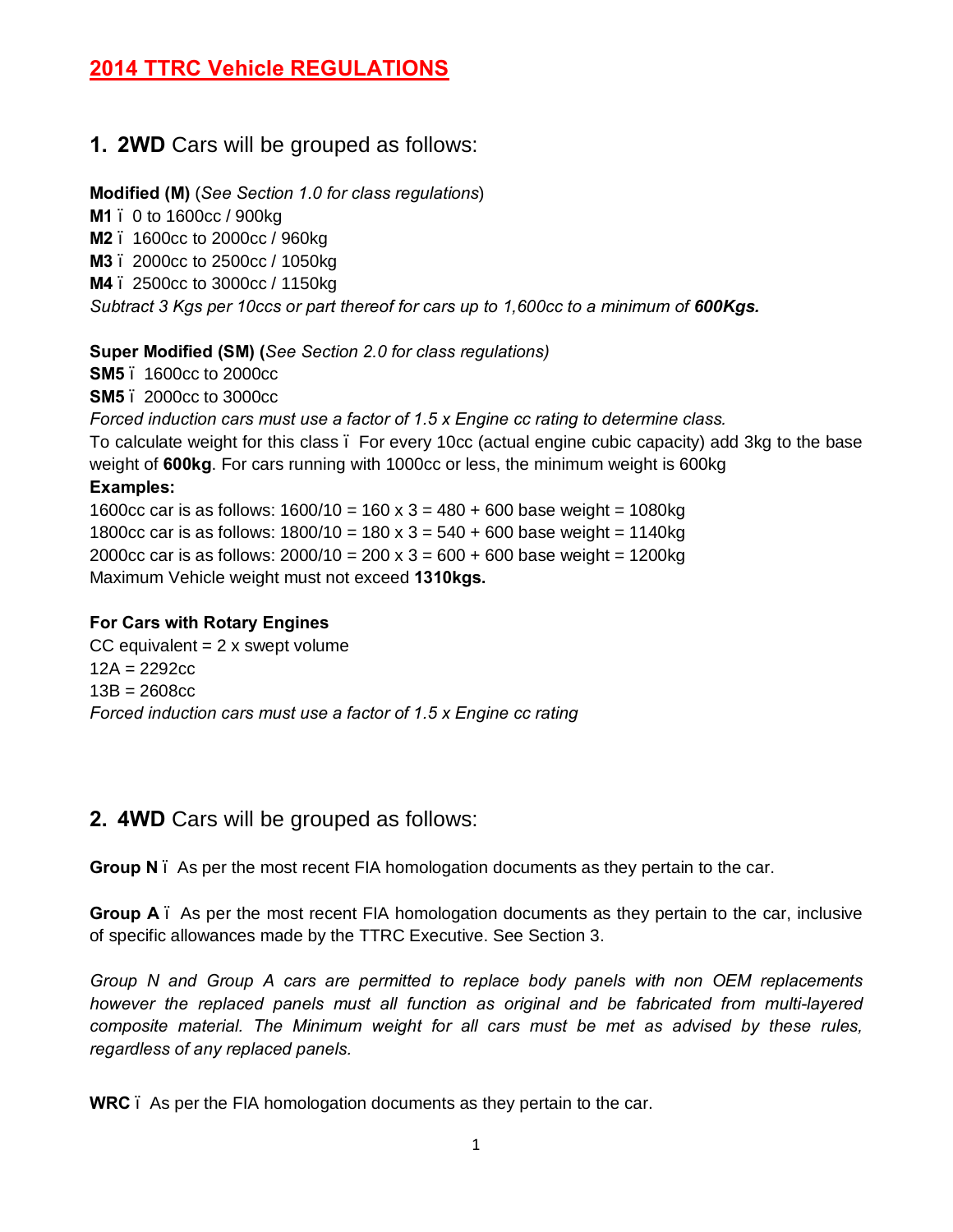## **General Regulations**

COMPETITORS ARE ADVISED THAT THE EVENT ORGANISER RESERVES THE RIGHT TO CHECK SPECIFICATIONS OF ANY VEHICLE WITHOUT THE VEHICLE BEING OFFICIALLY PROTESTED.

**1. PRODUCTION** – the word production will be taken to mean any car or part thereof listed in the Glass & Guide (UK), Japanese Motor Vehicles Guide (Japan), Used Car Buyersq Guide (US: Kelley Blue book or N.A.D.A. yellow book) or any other source for used car sales that the organizers deem fit including internet sources.

**2. FUEL** – Restricted to VP Leaded - C9, C12, C16, Q16, VP Unleaded 103, 109 and ALL SUNOCO Equivalents, pump gasoline and pump diesel. Any competitor being scrutineered for compliance on this list will on request declare which fuel is being used. This is subject to a sample at any time by the Scrutineer and tested accordingly. Any competitor who wishes to use a fuel not stated above shall send an application in writing to the TTRC (no less than 7 days prior to an event) for consideration. The use of methanol as a fuel or for water injection or any other purpose is NOT allowed.

**3. ELIGIBILITY** - The following information needs to be available to the organizers in such form as to convince them of its authenticity, or will be obtained from other technical sources as determined by the organizers, before any vehicle can be eligible for competition: Original Manufacturers' brochure, ownersamanual and/or FIA Homologation papers, listing in Buyersg Guide. All material that is used to confirm the specification of a vehicle must be presented on demand.

**4.** All modifications are forbidden unless expressly stated in the regulations specific to the group in which the car is entered, by the general regulations or "Safety Equipment".

**5.** It is the duty of each competitor to satisfy the Scrutineers and the Stewards of the Meeting that his vehicle complies with these regulations in their entirety at all times during the event.

**6. MINIMUM WEIGHT** - Minimum weight is the real weight of the empty car as it competes (without persons or luggage aboard) with tools, jack and spares. All liquid tanks (lubrication, cooling, braking, heating where applicable) must be at the normal level, with the exception of consumable liquid tanks which must be empty. Additional headlights must be removed before weighing. It is permitted to complete the weight of the car by one or several ballasts provided that they are strong and unitary blocks, fixed by means of tools with the possibility to fix seals, placed on the floor of the cockpit or roll cage, visible and sealed by the Scrutineers. At no time during the event may a car weigh less than the absolute minimum real weight stated in these regulations. In case of a dispute during weighing, the full equipment of the driver and co-driver will be removed, including their helmets. Headphones external to the helmet, tools, spare parts including tyres and wheels, shall be left in the car. If a vehicle is underweight for the class it was registered for, it will not be eligible for points in the event.

**7.** Suspension parts or wheels made partially or entirely from composite materials are prohibited.

**8.** Only the following accessories may be installed in the cockpit: spare wheels, tools, spare parts, safety equipment, communication equipment, ballast, windscreen washer container. Containers for helmets and tools situated in the cockpit must be made of non-flammable material.

**9.** The original fitting of the air bags may be removed and they must be deactivated.

**10. FUEL TANKS** - Fuel tanks may be replaced by foam-filled fuel cells (manufactured by a recognized manufacturer) either in the original location of the tank or in the luggage compartment.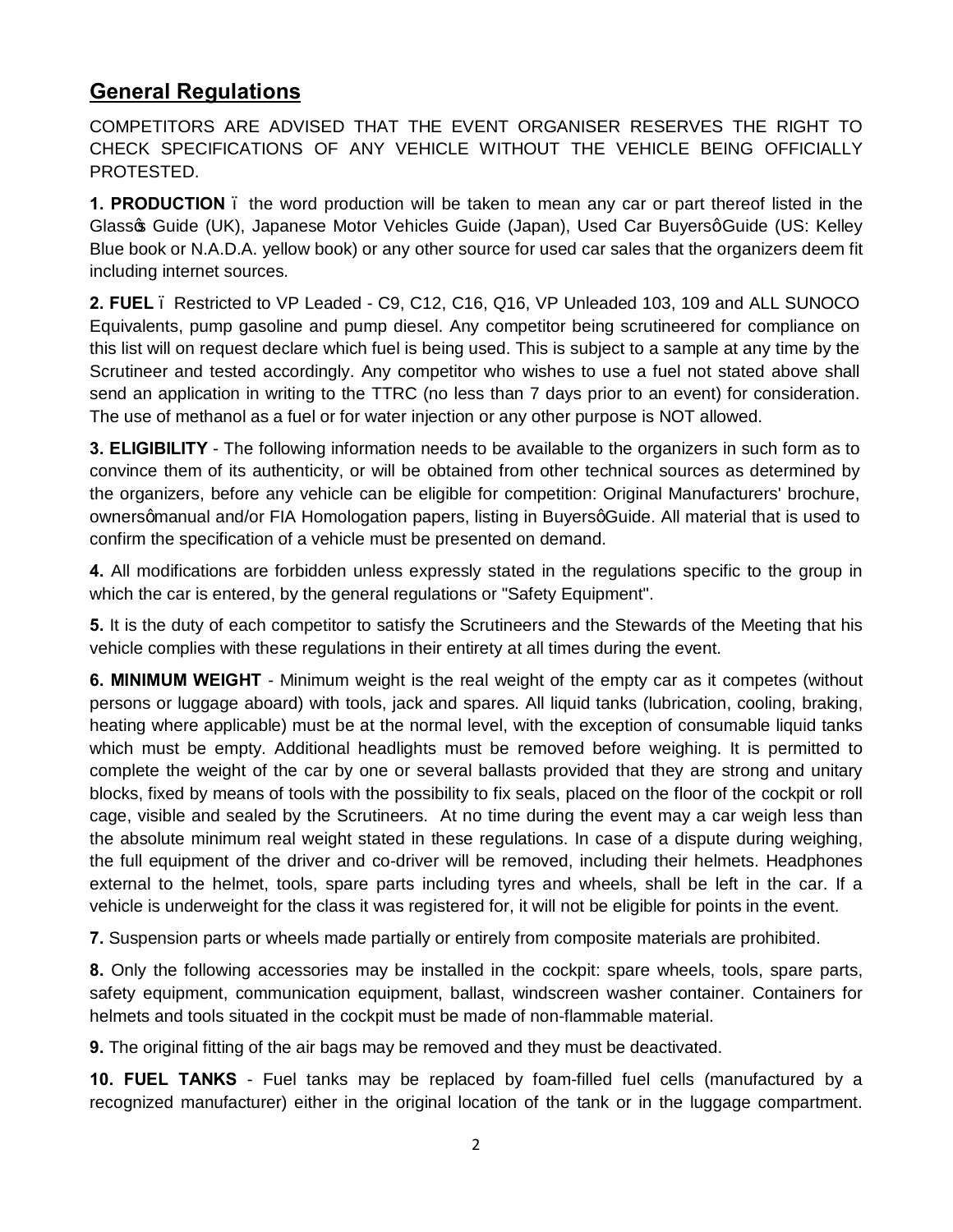There must be an orifice to evacuate any fuel which may have spread into the tank compartment. The position and the dimension of the filler hole as well as that of the cap may be changed as long as the new installation does not protrude beyond the bodywork and guarantees that no fuel shall leak into one of the interior compartments of the car. If the filler hole is situated inside the car, it must be separated from the cockpit by a liquid-tight protection. Tanks may be ventilated through the car roof.

**11.** Carbon brake discs are forbidden; brake lines, pipes and fittings may be replaced.

**12.** Only electronic management of engines is allowed, no electronic controls of differentials, suspension, transmission etc. except in Group N, A WRC.

**13.** The top 1/3 of the wheel diameter must be covered by the wheel arch when viewed from above.

**14.** Throughout the car, any nut, bolt, screw, pipe or hose may be replaced and have any kind of locking device (washer, lock nut, etc.).

**15.** Interior insulation, lining, padding and minor interior trim may be removed. External decorative strips may be removed. Any parts following external contour of the bodywork and less than 25 mm thick will be considered as decorative strips. Hubcaps must be removed. The inner door and side panels may be replaced.

**16.** Jacking points may be strengthened, moved, and increased in number.

**17.** The fitting of under-body protection is authorized, provided that these have no other function and are removable.

**18.** Electric window winders may be replaced with manually-operated winders and vice-versa.

**19.** Strengthening of suspension parts is allowed.

**20.** Inversion of the driving side is possible if the original car and the modified car are mechanically equivalent and the parts used are available from the manufacturer for the model in question.

**21.** All wiring may be replaced; switches, fuses, and relays are unrestricted. Except for Group N, battery location is unrestricted. If mounted in the cockpit the battery must be located behind the front seats. In this case, the protection box must include an air intake with its exit outside the cockpit if the battery is unsealed. If the battery situated in the cockpit is a dry battery, the terminals must be insulated.

**22**. Roof vents and any other mechanisms for increasing cockpit airflow are unrestricted

**23. NOISE** - The check which is done for exhaust noise is as follows: 1 meter from the end of the tail pipe at an angle of 45 degrees @ 4500rpm under no load to a maximum of 108 db's on 'A' scale (slow).

**24.** A functional starter must be fitted and be operable by the driver when seated.

**25.** Cars must be fitted with a gearbox including a reverse gear and be able to be operated by the driver when he is normally seated.

**26.** Cutting of holes in the front bodywork for lights and brackets is allowed and original lights may be replaced as long as they fill the original holes. Extra lights must be mounted below the highest point of the bonnet. Additional driving lights must be wired in such a way that they automatically go off when the headlight main beam is  $\pm$  lippedq

**27.** Tires must have 10% of their width treaded or grooved at a minimum of 2mm depth. They must be mounted safely on the class-specified wheel rim.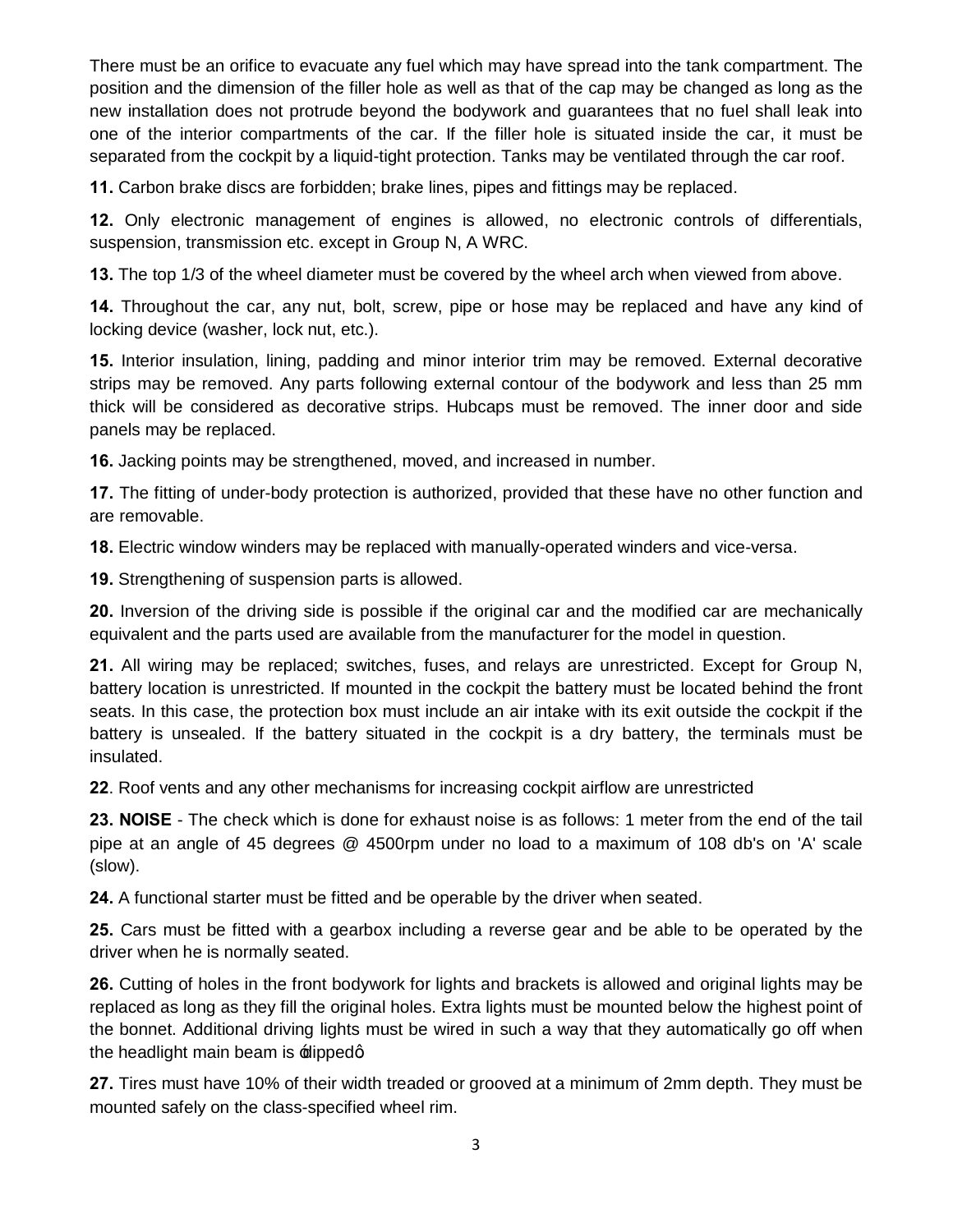**28.** Laminated front windshields are mandatory.

**29.** All accessories which have no effect on the vehicle's performance are allowed without restrictions, such as those concerning the aesthetics or interior comfort (lighting, heating, radio, steering wheel, gauges, etc.), on the condition that they do not influence the performance of the car. Heating/A/C systems are unrestricted.

**30.** Fuel lines may be changed.

**31.** Additional safety fastenings for the windscreen and the side windows may be fitted provided they have no aerodynamic effect.

**32.** Fluid reservoirs are unrestricted as long as they are secured and sealed.

**33.** Only water is allowed to be injected into the intake manifold on vehicles with "water injection" systems. No methanol, alcohol, or any other hydrocarbons are allowed in the "water injection" system.

**34.** No Nitrous Oxide injection is allowed.

**35.** The block may be bored by up to 1 mm and be classified according to original cubic capacity, or be bored/sleeved more than 1 mm and be classified according to its actual cubic capacity. Bearings, bolts, gaskets, seals, oil pump and oil pump pick-up are unrestricted.

**36.** Alternative pistons may be used provided they comply with original manufacturers general specification - i.e. weight (10% tolerance) and number of rings. Compression ratio is free and machining of the piston is allowed.

**37.** The head fitted must be the production head used by the manufacturer for the block utilized and oriented in the same way. Machining, porting and polishing of the head is allowed. Valve springs, guides, lash caps, seats and collets are free.

**38.** It is permitted to close any unused apertures in the cylinder head and block where these may be redundant.

**39.** Camshafts, their material, timing, type and dimensions of the pulleys, chains and belts are free. The camshaft followers, shims, rockers and push rods are free.

**40.** Non-standard clutch discs and pressure plates are allowed.

**41.** Crankshaft doweling and flywheel bolts are unrestricted.

**42.** Forced induction systems are unrestricted.

**43.** Engine management systems and electronics (ignition, fuelling etc.) are unrestricted.

**44.** Dry-sumping is not allowed, however, modifications to engine wet-sump are unrestricted.

The TTRC Executive has the final say regarding the acceptance or refusal of any car according to the classes/groups and attached rules and regulations. Cars may be reclassified in the spirit of completion and for safety reasons.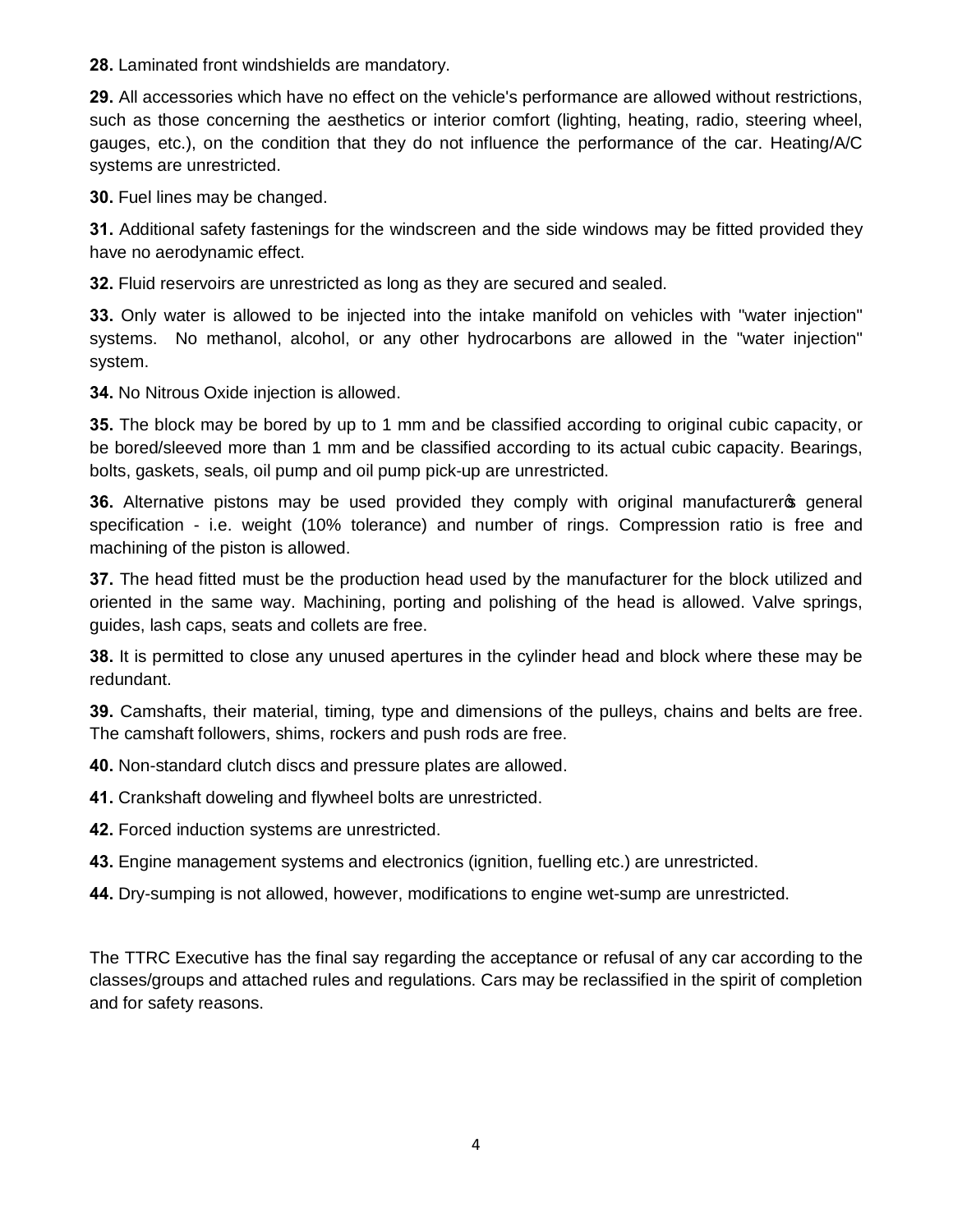# **SECTION 1** (Modified Class . M1, M2)

**1. Definition** – Modified four-seater production cars.

## **2. Engine**

- a. The engine may be replaced with any engine from any manufacturer but must remain normally aspirated and in the same general location.
- b. Only the following is restricted:
	- i. Engine must have wet sump which may be modified. An external oil pressure accumulator is allowed.
	- ii. The cylinder head must be the original production unit (or aftermarket equivalent) but may be modified in any way. The valve sizes must be production in engines with 4 or more valves per cylinder.
	- iii. The block must be the production item (or aftermarket equivalent) but may be modified in any way.
- c. It is possible to beat, shape or cut the bulkhead situated in the engine compartment for the fitting of engine ancillaries only.
- d. Cooling: Oil coolers may be fitted. The water radiator, cap and fixation are unrestricted, as are the hoses linking it to the engine. A radiator screen may be fitted. The fan, its drive system and thermostat are unrestricted. The fitting of a water catch tank is allowed.
- e. If the lubrication system includes an open type sump breather, it must be equipped in such a way that the oil flows into a catch tank. This must have a capacity of 2 liters. The oil must only flow from the oil catch tank towards the engine by the force of gravity alone. A fan may be fitted for cooling the engine oil, but must have no aerodynamic effect.
- f. Mountings unrestricted provided that the angle and position of the engine within its compartment is similar to the original. Supports may be welded to the engine and to the bodywork and their position is unrestricted.
- g. Exhaust and exhaust manifold unrestricted.
- h. Innovation and modifications within the rules is encouraged.

#### **3. Transmission**

Transmissions are restricted to H pattern boxes only. No sequential boxes or shift mechanisms allowed. Internals are unrestricted.

#### **4. Steering & Suspension**

- a. Unrestricted except for the basic layout which must be similar to the original and fit without alteration to the body shell other than panel-beating to provide clearance. No remote reservoir shock absorbers allowed.
- b. Extra control arms can be added (compression/tension struts, radius arms etc.).
- c. Shock absorber turrets may be fabricated to allow the mounting of the suspension.
- d. Reinforcement bars may be fitted from the suspension mounting points to the body shell, rollcage or chassis.
- e. Strengthening of the mounting points and of the running gear, by addition of material, is allowed.
- f. Power steering may be added or removed. Electronic control of the power steering system is allowed.
- g. Steering boxes may be replaced with steering racks and vice versa.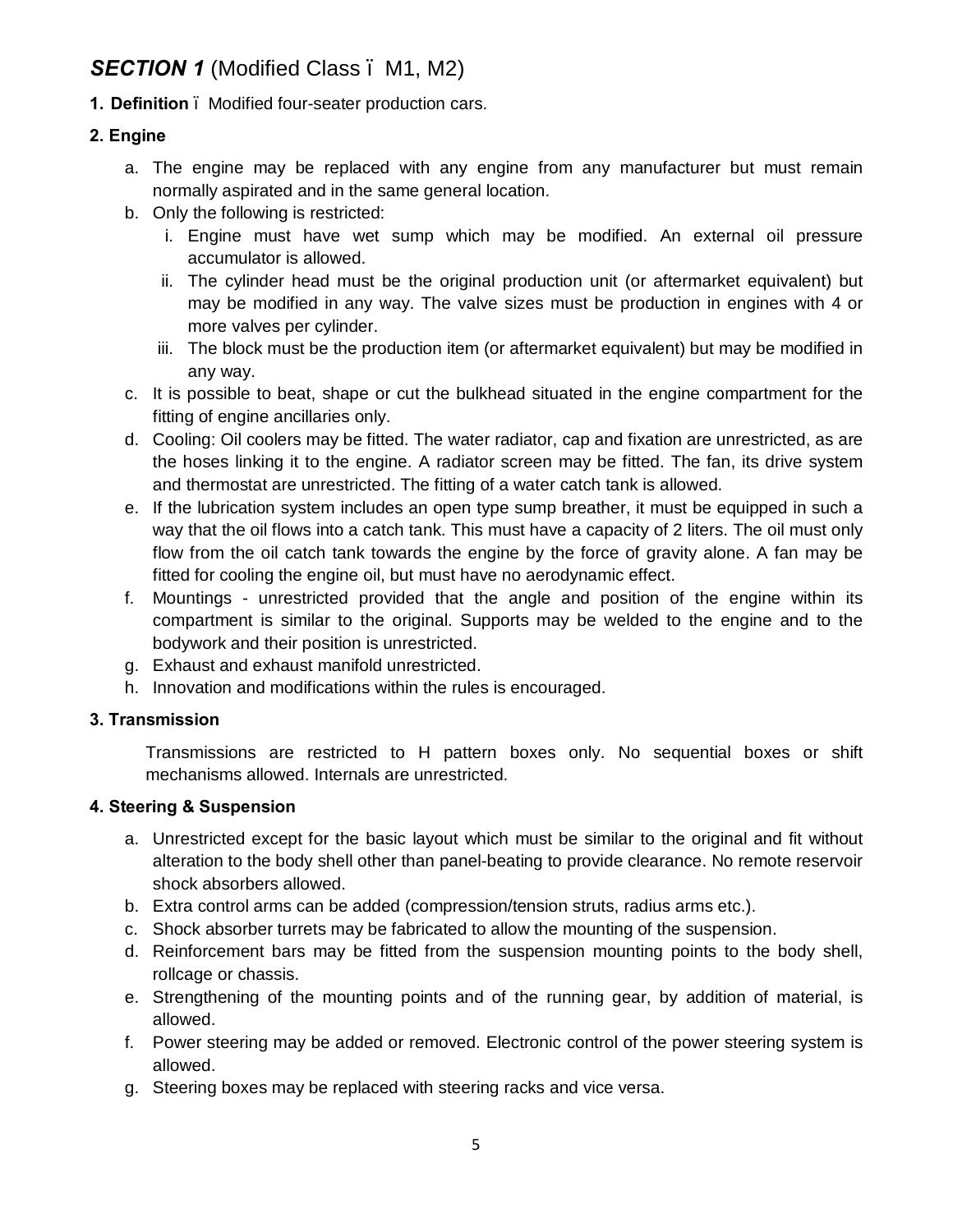### **5. Wheels and Tires**

The maximum Rim Width is  $7+$  maximum diameter 15 $+$  The wheels do not necessarily have to be of the same diameter or width.

## **6. Braking System**

- a. Unrestricted except for the basic layout which must be similar to the original and fit without alteration to the bodyshell other than panel-beating to provide clearance.
- b. All 4 wheels must be braked on a dual circuit. The Handbrake must lock at least two wheels.
- c. Air cooling pipes and hoses may be added as long as holes made to accommodate them serve no other function.

## **7. Bodywork/Chassis**

- a. Composite materials are allowed. . Replaced panels must all function as original and be fabricated from multi-layered composite material.
- b. Widening of the wings/bumpers Increase of width of maximum 140 mm in total is allowed. This increase may be obtained by means of an extension or a new part.
- c. A Grille covered opening in the engine bonnet (including the radiator grille) is allowed with a surface of 1050cm" maximum. In the opening made in the bonnet it is permitted to add a plastic part serving as trim (air scoop or similar).
- d. Upper radiator support The upper front cross member may be cut, replaced or modified between the headlamps. This cutting or modification must not affect the rigidity of the chassis structure.
- e. Strengthening of the chassis and bodywork is allowed.
- f. Unused supports (e.g. spare wheel holder) situated on the chassis/bodywork can be removed, unless they are supports for mechanical parts which cannot be moved or removed.
- g. Windscreen washer (size, position and nozzles), wipers, motor, position, blades and mechanism are unrestricted but there must be at least one windscreen wiper provided for the windscreen.
- h. The trim situated below the dashboard and which is not a part of it may be removed. Dashboards may be modified or changed, but must function and look similar to the original.
- i. Lightening of production panels will be allowed, including bonnet, doors, tail gate/trunk. Interior door panels must however be covered to protect the safety of the driver and co-driver from sharp edges.
- j. Front and rear windows may be replaced with polycarbonate or lexan type (Window Nets may be used)
- k. Fenders may be modified to the extent necessary to provide tire clearance, fender flares may be added in order for the body to fully cover the tires when viewed from above.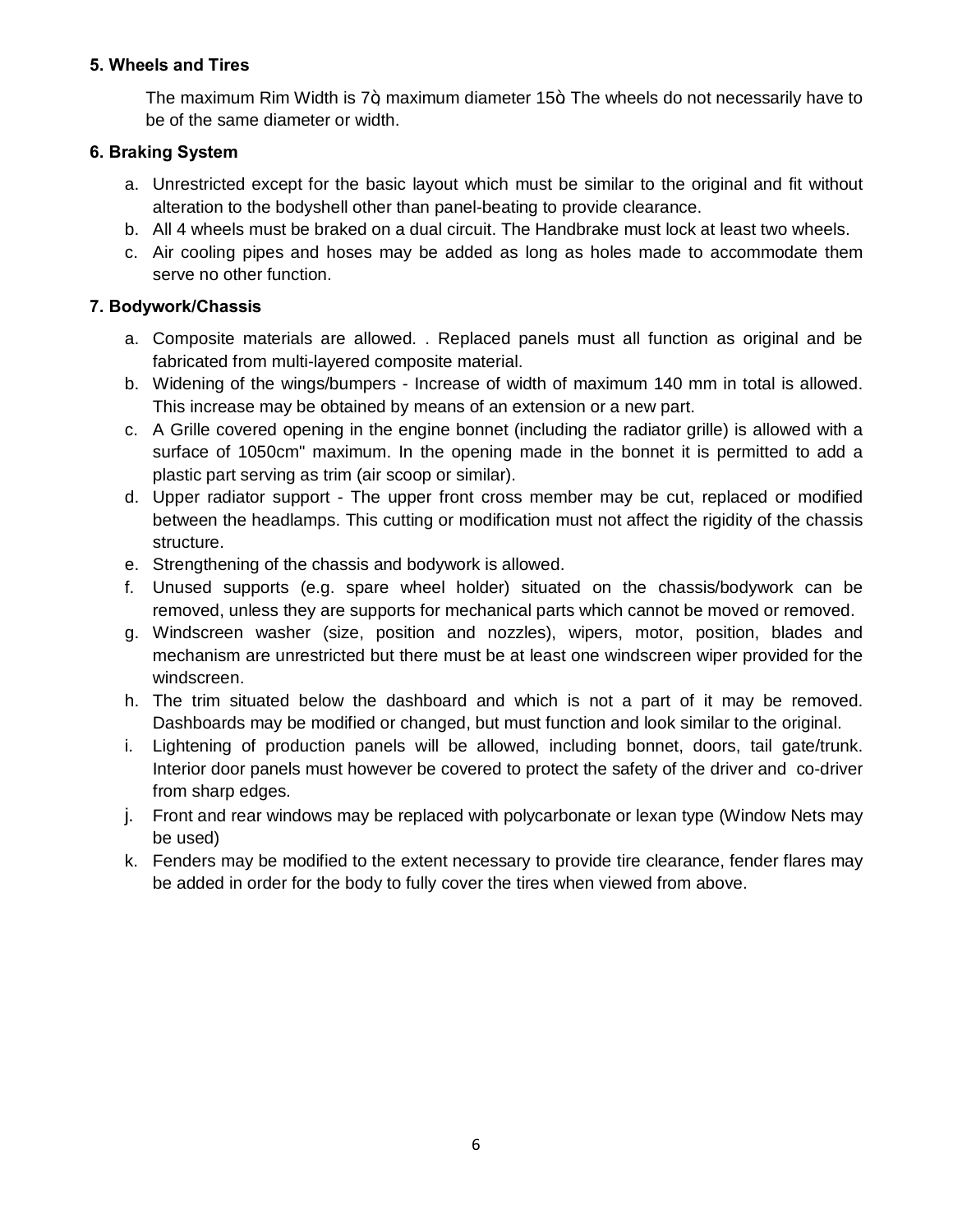# **SECTION 2** (Super-Modified Class . S3, S4)

**1. Definition** - Modified two and four-seater production cars**.**

### **2. Engine**

- a. Modifications are unrestricted but must retain production block and cylinder head castings (or aftermarket equivalents).
- b. Turbo restrictors must be fitted as follows: 45mm for single turbos, 32mm for twin, parallel turbos. Pressure-charged engine factor of 1.5 times (Rule to be instituted from January 2015)
- c. Exhaust and exhaust manifold unrestricted.
- **d.** Engines must be located in their original general location.

#### **3. Transmission**

Unrestricted

## **4. Steering & Suspension**

Unrestricted

### **5. Wheels**

Maximum rim width  $10+$  maximum diameter  $18+$ 

### **6. Brakes**

Unrestricted. Must have 4-wheel brakes on dual circuit, handbrake must lock at least two wheels.

### **7. Bodywork/Chassis**

- a. Transmission tunnel may be modified or replaced with one fabricated from steel of original thickness as well as housing and brackets for a rear axle
- b. Bonnet, trunk lid, doors and wings (fenders) may be replaced with composite panels. Replaced panels must all function as original and be fabricated from multi-layered composite material. Rear wings, front spoilers and wheel arch extensions may be fitted. The rear wing must not be taller than 6+ above the height of the original roof-line (which may not be lowered in relation to the sills) and no wider than the panel on which it is mounted (roof or trunk lid). Wheel arches, bumpers and splitters must extend no more  $6+$  from the original plan of the vehicle.
- c. The front bulkhead may be reshaped (including cutting and welding) to allow engine fitment.
- d. Suspension design and pick-up points are unrestricted as long they maintain structural integrity and are safely modified/manufactured. This includes altering the bodyshell to accommodate strut turrets and other suspension mounts.
- e. Front inner wings and lower  $\pm$ hassisglegs may be replaced with a tubular structure to mount the engine, ancillaries and front suspension. Structural integrity must be maintained.
- f. Glass may be replaced with polycarbonate (Lexan). Nets may be used in place of front door glasses - see safety.
- g. Open top cars must have a roll cage fully surrounding the passenger compartment in accordance with the safety regulations. Nets must be fitted to the roll-cage structure over the side and top openings.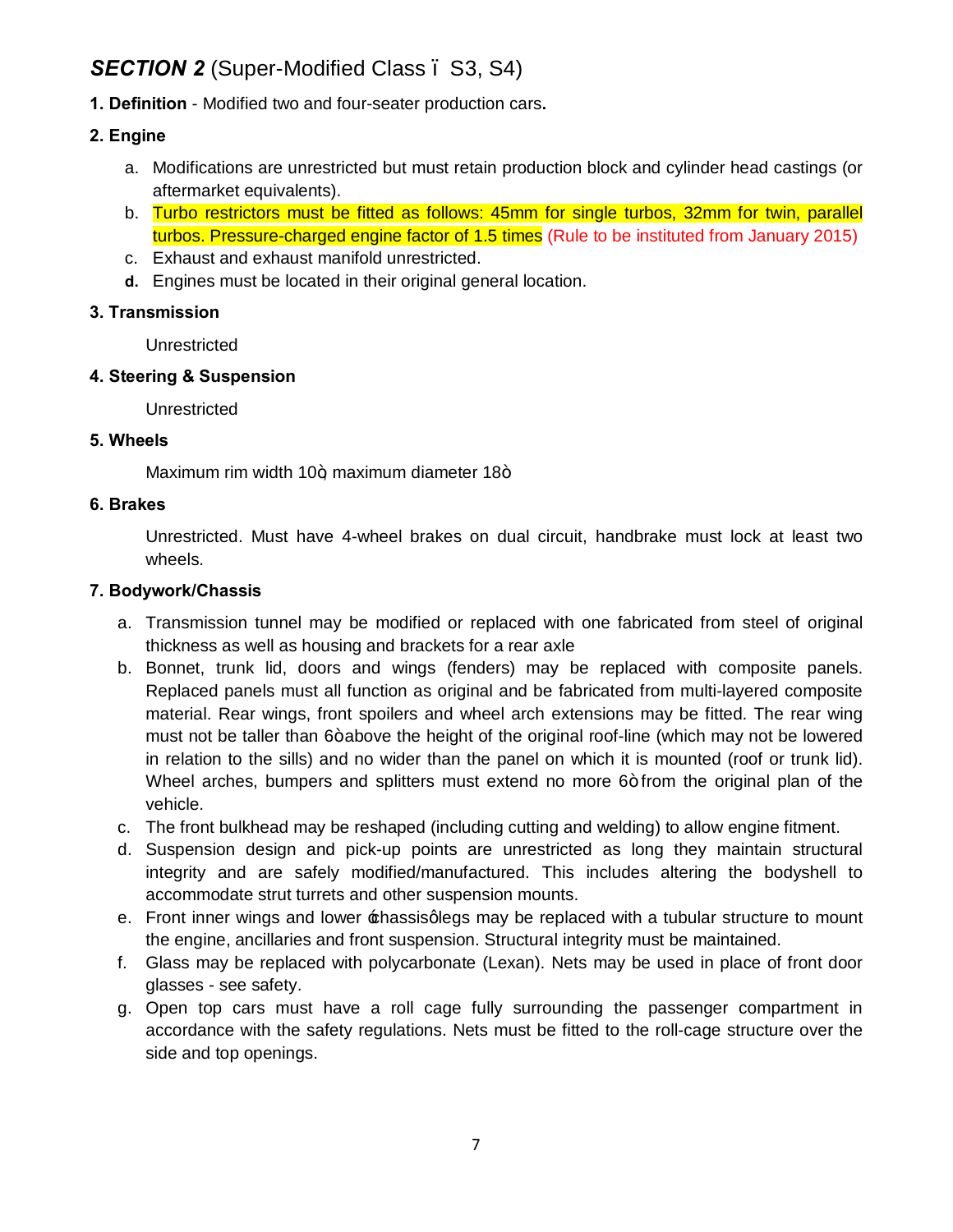#### **8. Electrical System**

**Unrestricted** 

## **9. Fuel System**

Unrestricted

# **SECTION 3** (Group A – 4WD)

**1. Definition** – Group A refer to cars that meet the homologation requirements of the FIA Group A Regulations. Also included in this Group are later model cars (than the last date of FIA homologated Group A) which meet the homologated Group A standards as well as the specific allowances made by the TTRC. The Minimum Weight for ALL Group A cars is 1230kg

## **2. TTRC Allowances**

- a. Sequential Gearboxes are permitted with paddle shift and/or gear lever as desired. Gearbox housing must remain as homologated
- b. Electronic Diff Controllers are permitted
- c. Hydraulic Differential Pumps are permitted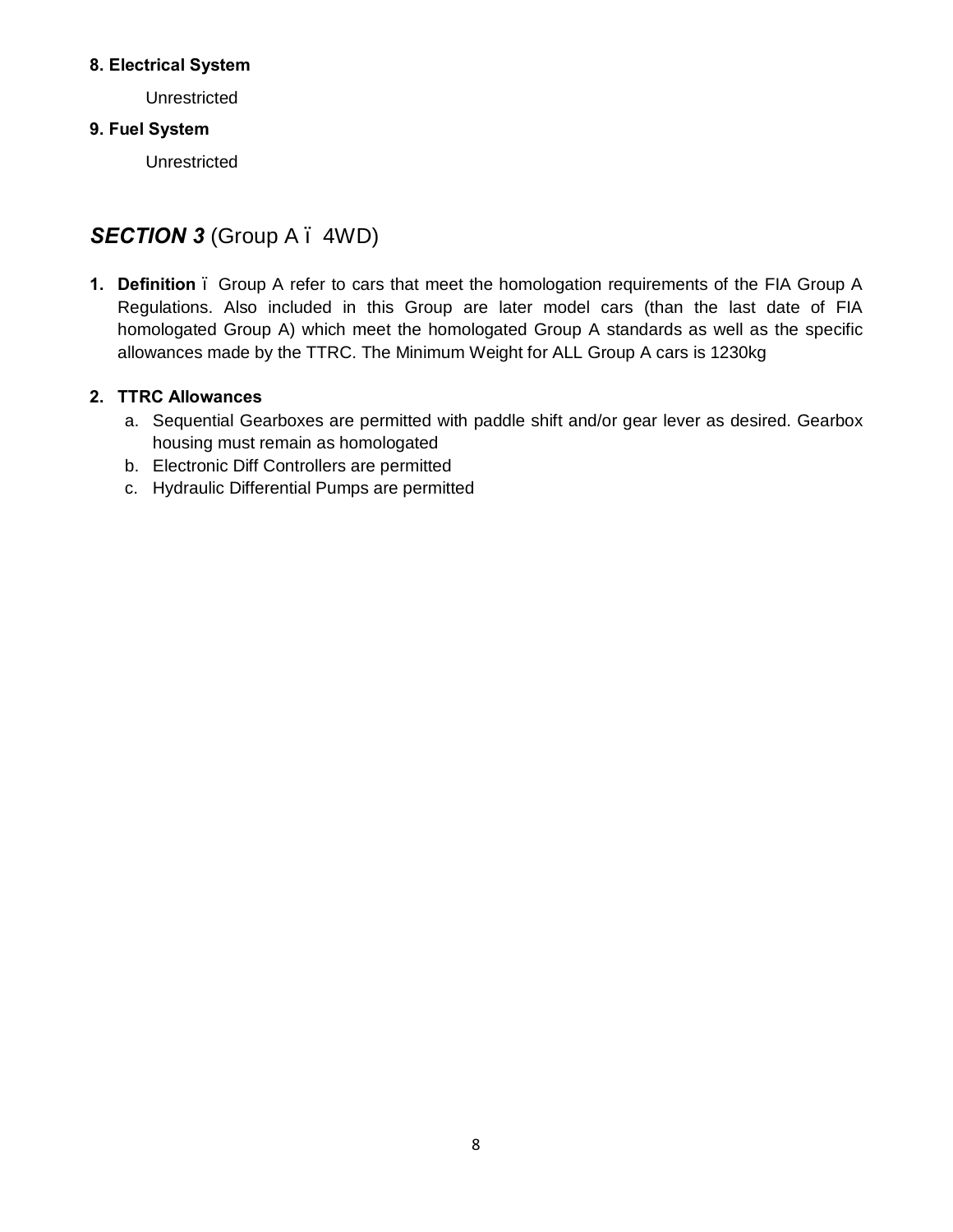## **SAFETY REGULATIONS**

The TTRC mandates the following for all competitors

### **1. Personal Safety**

All competitors are required to have their personal safety equipment available at scrutineering. The TTRC reserves final say on the approval of all personal safety equipment. Personal Safety Equipment is defined as the following (but not limited to):

- a. Helmet
- b. Suit
- c. Head and Neck Safety Device (HANS system)
- d. Shoes

### **2. First Aid Kit**

An on-board First Aid Kit with a suitable supply of plasters, bandages, and other basic medical supplies must be kept in an accessible place in the car, and must be secured while competing.

### **3. OK / Red Cross Sign**

All competitors must carry a sign displaying  $\triangle$ Kg(Green lettering) and a Red Cross (Red) to be displayed in the event of a run-off, in order to communicate their status to oncoming competitors.

### **4. Fire Extinguishers**

All cars must carry a working fire extinguisher or extinguishers (two) of a total minimum weight of 5 Lbs. of CO2, Lite Water or dry powder and they must have a readable gauge.  $\Re$ lumed in+ systems should be mounted such that they can be activated from inside the car by the driver/navigator while belted in the seat or from outside the car from a location clearly marked by an  $% +$  in red. Handheld extinguishers should be securely mounted with a quick-detachable system and should be accessible while seated but not necessarily with the seat belts on. They may be mounted on the floor in front of or behind the front seats. If mounted behind, the only acceptable area is between the seats in the region of the transmission tunnel. Handheld Fire Extinguishers must bear certification of inspection for the current year.

## **5. Roll Cage**

All cars competing in any speed event or all-stage rally, must be fitted with a six-point roll. All soft top vehicles must have a full roll cage manufactured by a recognized manufacturer of roll cages or be locally fabricated using 1.5 inch diameter seamless steel tubing of 0.090 inch minimum thickness for the main structure and 1.25 inch diameter steel tubing of 0.090 inch minimum thickness for the secondary braces. The Safety Committee must check all locally fabricated structures. Only aluminum alloy roll cages manufactured by a recognized roll cage manufacturer are allowed, and the Safety Committee must approve any alterations to these cages.

## **6. Seats / Harness**

The use of competition approved seats is mandatory in all cars. The Seat fixture must be bolted to the floor and be reinforced with at least 4 inches square and  $3/16$ +thick. Full harness belts with four or more mounting points are mandatory for stage rallies and speed events. They must be fixed to original seat belt fixtures, the roll cage structure or, where attached to the sheet metal of the car, must have a steel backing plate of at least  $4$  inches square and  $3/16$ +thick.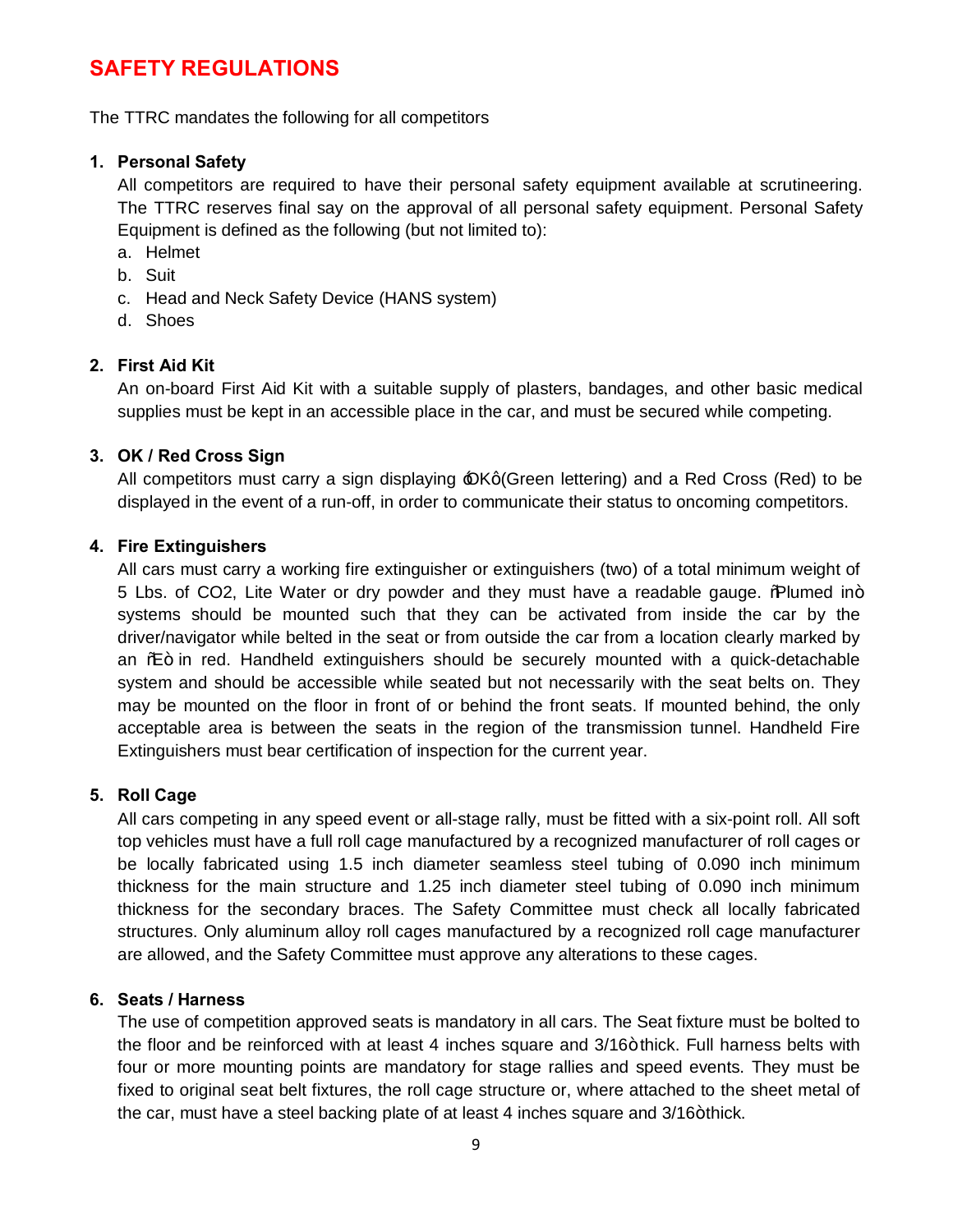#### **7. Master Cut Switches**

Master cut out switches must be fitted to all cars competing in all Groups. The switch must be fitted such that both the driver and someone from outside the vehicle can operate the said switch. A Red Flash in a Blue Triangle should identify location of switch or pull knob.

#### **8. Fuel Tanks**

Vehicles fitted with certified standard fuel tanks mounted inside the trunk must have the trunk area hermetically sealed from the passenger compartment regardless of whether the rear seat is removed or not, or must use a safety/bag type fuel cell. All fuel tanks must have exterior venting. All fuel lines must be clamped and secured. Fuel lines running through passenger compartment must be approved quality for particular use and must be properly secured to floor and panels.

#### **9. Tow Eyes**

All cars must be fitted with front and rear towing eyes to be used if the car can be moved freely. Their location must be clearly identified with either a red arrow (painted or tape) or the eye itself must be painted or taped in yellow, red or orange (Day-Glo).

#### **10. Doors / Mirrors**

All doors must remain unlocked during event or practice. Where driver is window is not up or is unavailable either safety net or arm restraints must be used. All cars must be fitted with at least one effective working rear view mirror.

#### **11. Wheels**

Wheels/tires cannot extend beyond the fender/wheel arch bodywork. This will be interpreted to mean that the top 1/3 of the wheel circumference must be covered by the fender/wheel arch when viewed from above (plan view) with the front wheels in the straight-ahead position.

#### **12. Annual Inspection**

All competition cars must be inspected annually before taking part in the Championship Season. There will be an annual Scrutineering date advised by the Executive Committee which all cars are expected to attend. Should a car that is being entered in the Championship Season not be able to attend the Annual Scrutineering then details must be provided in writing to the Executive Committee no less than one week prior to the Scrutineering date. A fee for late Scrutineering may apply.

#### **13. Vehicle Logbook**

All competitors shall use a standard TTRC-vehicle logbook at all high speed stages events. Vehicles without logbooks will not be allowed to start. Only one logbook will be issued for each vehicle (other than by way of extension or replacement) and the possession of two logbooks for one vehicle at one time shall be deemed a violation of these Rules. A complete description of the vehicle, its safety roll cage and the required photographs will be entered in the places provided. All changes of ownership of the vehicle shall be recorded as provided. At each event, this logbook must be presented at Scrutineering with the signature of the driver/entrant for that event in the space provided. The Scrutineer, during technical inspection, will note any deviations found regarding safety. If a waiver for the event is permitted the duration of the waiver shall be noted and complied with by the competitor. If a car is protested during an event, the results of this